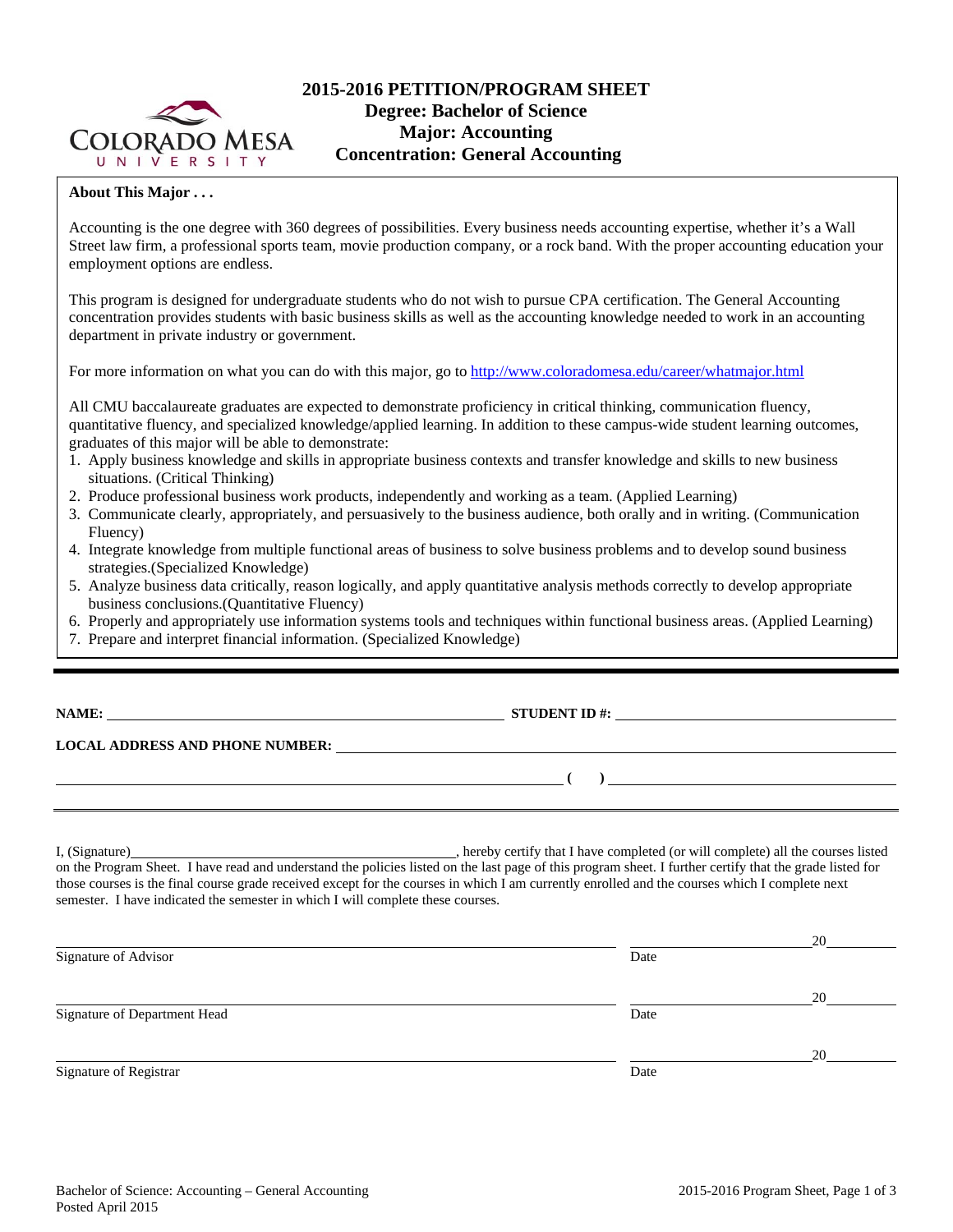#### **DEGREE REQUIREMENTS:**

- 120 semester hours total (Students must complete a minimum of 30 of the last 60 hours of credit at CMU, with at least 15 semester hours in major discipline courses numbered 300 or higher).
- 40 upper division credits (A minimum of 15 taken at the 300-400 course levels within the major at CMU).
- 2.00 cumulative GPA or higher in all CMU coursework.
- No grade less than C for all courses in the major.
- Pre-collegiate courses (usually numbered below 100) cannot be used for graduation.
- When filling out the program sheet a course can be used only once.
- A student must follow the CMU graduation requirements either from 1) the program sheet for the major in effect at the time the student officially declares a major; or 2) a program sheet for the major approved for a year subsequent to the year during which the student officially declares the major and is approved for the student by the department head. Because a program may have requirements specific to the degree, the student should check with the faculty advisor for additional criteria. It is the student's responsibility to be aware of, and follow, all requirements for the degree being pursued. Any exceptions or substitutions must be approved by the student's faculty advisor and Department Head.
- Essential Learning Capstone should be completed between 45 and 75 hours.
- See the "Undergraduate Graduation Requirements" in the catalog for additional graduation information.

**ESSENTIAL LEARNING REQUIREMENTS** (31 semester hours) See the current catalog for a list of courses that fulfill the requirements below. If a course is an Essential Learning option and a requirement for your major, you must use it to fulfill the major requirement and make a different selection for the Essential Learning requirement.

Course No Title Sem.hrs Grade Term/Trns

| Course No Title                                                             | Sem.nrs Grade Term/Trns | $\mathbf{A}$ |
|-----------------------------------------------------------------------------|-------------------------|--------------|
|                                                                             |                         | A            |
| <b>English</b> (6 semester hours, must receive a grade of "C" or better and |                         | A            |
| must be completed by the time the student has 60 semester hours.)           |                         | A            |
| <b>ENGL 111 English Composition</b>                                         |                         | A            |
| <b>ENGL 112 English Composition</b>                                         |                         | B.           |
|                                                                             |                         |              |
| Moth $(2$ comester hours, must resolve a quade of $(0)$ or hotton must be   |                         |              |

**Math** (3 semester hours, must receive a grade of "C" or better, must be completed by the time the student has 60 semester hours.) MATH 113 College Algebra 4\* \*3 credits apply to the Essential Learning requirements and 1 credit applies to elective credit.

\_\_\_\_\_\_ \_\_\_\_ \_\_\_\_\_\_\_\_\_\_\_\_\_\_\_\_\_\_\_\_\_\_\_\_ \_\_\_\_ \_\_\_\_\_ \_\_\_\_\_\_\_\_

\_\_\_\_\_\_ \_\_\_\_ \_\_\_\_\_\_\_\_\_\_\_\_\_\_\_\_\_\_\_\_\_\_\_\_ \_\_\_\_ \_\_\_\_\_ \_\_\_\_\_\_\_\_ \_\_\_\_\_\_ \_\_\_\_ \_\_\_\_\_\_\_\_\_\_\_\_\_\_\_\_\_\_\_\_\_\_\_\_ \_\_\_\_ \_\_\_\_\_ \_\_\_\_\_\_\_\_

\_\_\_\_\_\_ \_\_\_\_ \_\_\_\_\_\_\_\_\_\_\_\_\_\_\_\_\_\_\_\_\_\_\_\_ \_\_\_\_ \_\_\_\_\_ \_\_\_\_\_\_\_\_ \_\_\_\_\_\_ \_\_\_\_ \_\_\_\_\_\_\_\_\_\_\_\_\_\_\_\_\_\_\_\_\_\_\_\_ \_\_\_\_ \_\_\_\_\_ \_\_\_\_\_\_\_\_

\_\_\_\_\_\_ \_\_\_\_ \_\_\_\_\_\_\_\_\_\_\_\_\_\_\_\_\_\_\_\_\_\_\_\_ \_\_\_\_ \_\_\_\_\_ \_\_\_\_\_\_\_\_

**Humanities** (3 semester hours)

**Social and Behavioral Sciences** (6 semester hours)

**Natural Sciences** (7 semester hours, one course must include a lab)

 $\_\_$   $\_\_$ 

**History** (3 semester hours)  $HIST \quad \_\_\_\_\_\_\_$ 

**Fine Arts** (3 semester hours)

**Concentration Courses - Accounting** 

ACCT 311 Advanced Managerial (3) ACCT 402 Advanced Accounting (3)

\_\_\_\_\_\_ \_\_\_\_ \_\_\_\_\_\_\_\_\_\_\_\_\_\_\_\_\_\_\_\_\_\_\_\_ \_\_\_\_ \_\_\_\_\_ \_\_\_\_\_\_\_\_

Course No Title Sem.hrs Grade Term/Trns

#### **WELLNESS REQUIREMENT** (2 semester hours)

| <b>KINE 100</b> | Health and Wellness                                   |  |  |
|-----------------|-------------------------------------------------------|--|--|
|                 |                                                       |  |  |
|                 |                                                       |  |  |
|                 | <b>ESSENTIAL LEARNING CAPSTONE</b> (4 semester hours) |  |  |
|                 | <b>ESSL 290</b> Maverick Milestone                    |  |  |

| LUUL 470 | <u><i>IVIUVULIUR IVIIIUSUUIIU</i></u> |  |  |
|----------|---------------------------------------|--|--|
|          | (see English $\&$ math pre-reqs) 3    |  |  |
| ESSL 200 | Essential Speech (co-requisite) 1     |  |  |

**FOUNDATION COURSES** (27 semester hours) These courses, plus Essential Learning English & Math requirements, must be completed within the student's first 60 hours.

|                 | within the staticity mst of notic.            |     |  |
|-----------------|-----------------------------------------------|-----|--|
| ACCT 201        | Principles of Financial Acctg                 |     |  |
| ACCT 202        | Principles of Managerial Acctg 3              |     |  |
| <b>BUGB 211</b> | <b>Business Communications</b>                |     |  |
| <b>CISB 205</b> | <b>Advanced Business Software</b>             |     |  |
| <b>CISB 210</b> | <b>Fundamentals of Info Systems</b>           | - 3 |  |
| <b>CISB 241</b> | Intro to Business Analysis                    |     |  |
|                 | <b>OR</b> STAT 241 Intro to Business Analysis |     |  |
| ECON 201        | Principles of Macroeconomics 3                |     |  |
| ECON 202        | Principles of Microeconomics                  |     |  |
| MANG 201        | Principles of Management                      |     |  |
|                 |                                               |     |  |

### **ACCOUNTING – GENERAL ACCOUNTING**

**Major Requirements** (52 semester hours) **Must** pass all courses with a grade of "C" or higher. To continue in the program and eventually graduate as public accounting majors a student must earn, within no more than three attempts, at least a grade of "C" in the major requirements.

#### **Accounting Core** (31 semester hours)

|                     | $\frac{1}{2}$                        |   |  |
|---------------------|--------------------------------------|---|--|
| ACCT 321            | Intermediate Accounting I            | 5 |  |
| ACCT 322            | Intermediate Accounting II           |   |  |
| ACCT 331            | <b>Cost Accounting</b>               |   |  |
| ACCT 360            | Professional Preparation I           |   |  |
| ACCT 392            | <b>Accounting Info Systems</b>       |   |  |
| ACCT <sub>401</sub> | Governmental Accounting              |   |  |
| <b>BUGB 349</b>     | <b>Legal Environment of Business</b> |   |  |
| <b>OR BUGB</b>      | 351 Business Law I                   |   |  |
| <b>FINA 301</b>     | <b>Managerial Finance</b>            |   |  |
| <b>MANG 410</b>     | <b>Effective Workplace Comm</b>      | 3 |  |
| <b>MARK 231</b>     | Principles of Marketing              |   |  |

#### **Concentration Courses** (21 semester hours)

Accounting courses (9 semester hours selected from the list on page 3.)

\_\_\_\_\_\_ \_\_\_\_ \_\_\_\_\_\_\_\_\_\_\_\_\_\_\_\_\_\_\_\_\_\_\_\_ \_\_\_\_ \_\_\_\_\_ \_\_\_\_\_\_\_\_ \_\_\_\_\_\_ \_\_\_\_ \_\_\_\_\_\_\_\_\_\_\_\_\_\_\_\_\_\_\_\_\_\_\_\_ \_\_\_\_ \_\_\_\_\_ \_\_\_\_\_\_\_\_ \_\_\_\_\_\_ \_\_\_\_ \_\_\_\_\_\_\_\_\_\_\_\_\_\_\_\_\_\_\_\_\_\_\_\_ \_\_\_\_ \_\_\_\_\_ \_\_\_\_\_\_\_\_

Business courses (12 semester hours selected from upper division courses with the prefix of BUGB, CISB, ECON, FINA, MANG, or MARK.)

\_\_\_\_\_\_ \_\_\_\_ \_\_\_\_\_\_\_\_\_\_\_\_\_\_\_\_\_\_\_\_\_\_\_\_ \_\_\_\_ \_\_\_\_\_ \_\_\_\_\_\_\_\_ \_\_\_\_\_\_ \_\_\_\_ \_\_\_\_\_\_\_\_\_\_\_\_\_\_\_\_\_\_\_\_\_\_\_\_ \_\_\_\_ \_\_\_\_\_ \_\_\_\_\_\_\_\_ \_\_\_\_\_\_ \_\_\_\_ \_\_\_\_\_\_\_\_\_\_\_\_\_\_\_\_\_\_\_\_\_\_\_\_ \_\_\_\_ \_\_\_\_\_ \_\_\_\_\_\_\_\_

MANG 491 Business Strategy 3

**ELECTIVES** (All college level courses appearing on your final transcript, **not listed above** that will bring your total semester hours to 120 hours.) (4 semester hours) \*MATH 113 College Algebra 1 \_\_\_\_\_ \_\_\_\_\_\_\_\_

Bachelor of Science: Accounting – General Accounting 2015-2016 Program Sheet, Page 2 of 3 Posted April 2015